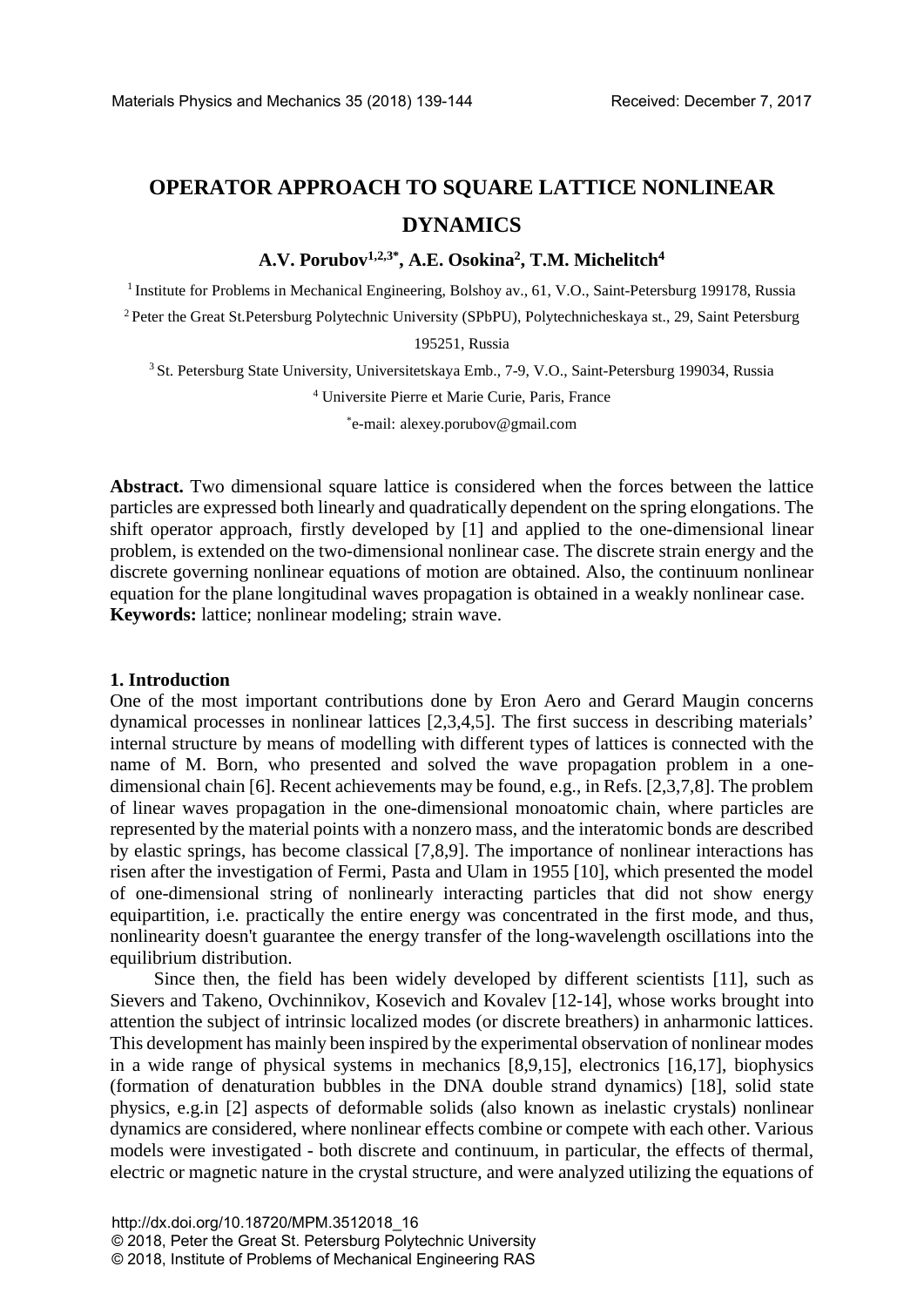rational mechanics. The nonlinear effects are also of great importance in atomic physics and nonlinear optics, emergence of dynamical instabilities, discrete quantum self-trapping and localized modes in the ultracold Bose-Einstein condensates in the presence of deep optical lattices, see e.g. [19], granular crystals, presence of solitary waves in granular crystals consisting of beads with the Hertzian elastic interactions [20] in addition to the latter achievements in material engineering [21].

The dynamic processes in crystals are considered using both continuum and discrete approaches. In the linear case, both approaches give rise to equations whose solutions are possible to find. Unlike that, only a few discrete nonlinear equations have analytical solutions, e.g. Toda lattice equations, or Ablowitz-Ladik equation. [22,23]. This is the reason for utilizing the continuum limit of the original discrete equation to obtain governing nonlinear equations. Derivation of governing equations often faces with complicated transformations, especially, in the multi-dimensional problems. Hence, there is a need in a compact procedure allowing us to obtain governing equations of motion. A promising procedure concerns utilization of the shift operators as shown in Ref. [1].

In this paper, the application of the shift-operator approach [1] is extended by the twodimensional and nonlinear case in Sect. 1. The expression for the strain discrete energy is obtained and written in terms of the shift operators in Sect. 2. Then the nonlinear discrete equations of motion are obtained using the variational principle. The continuum equations are derived for longitudinal plane waves.

## **2. Statement of the problem and shift operator formalism**

Consider a square lattice with particles of equal masses *m*, see Fig. 1. Let the interactions between particles are modeled by nonlinearly elastic springs. The linear rigidities are *C1* for horizontal and vertical interactions and  $C_2$  for diagonal interactions. Similarly, nonlinear rigidities are introduced,  $Q_1$  for horizontal and vertical interactions and  $Q_2$  for diagonal interactions. The displacement vector for the particle with the number *m,n* is  $\vec{U}_{m,n} = u_{m,n} \vec{i} + v_{m,n} \vec{j}$ , where  $u_{m,n}$  and  $v_{m,n}$  are the horizontal and vertical components of the displacement vector respectively and *i*  $\vec{i}$  and  $\vec{j}$  $\overline{\cdot}$ are the unit vectors in horizontal and vertical directions.



**Fig.1.** Square lattice model.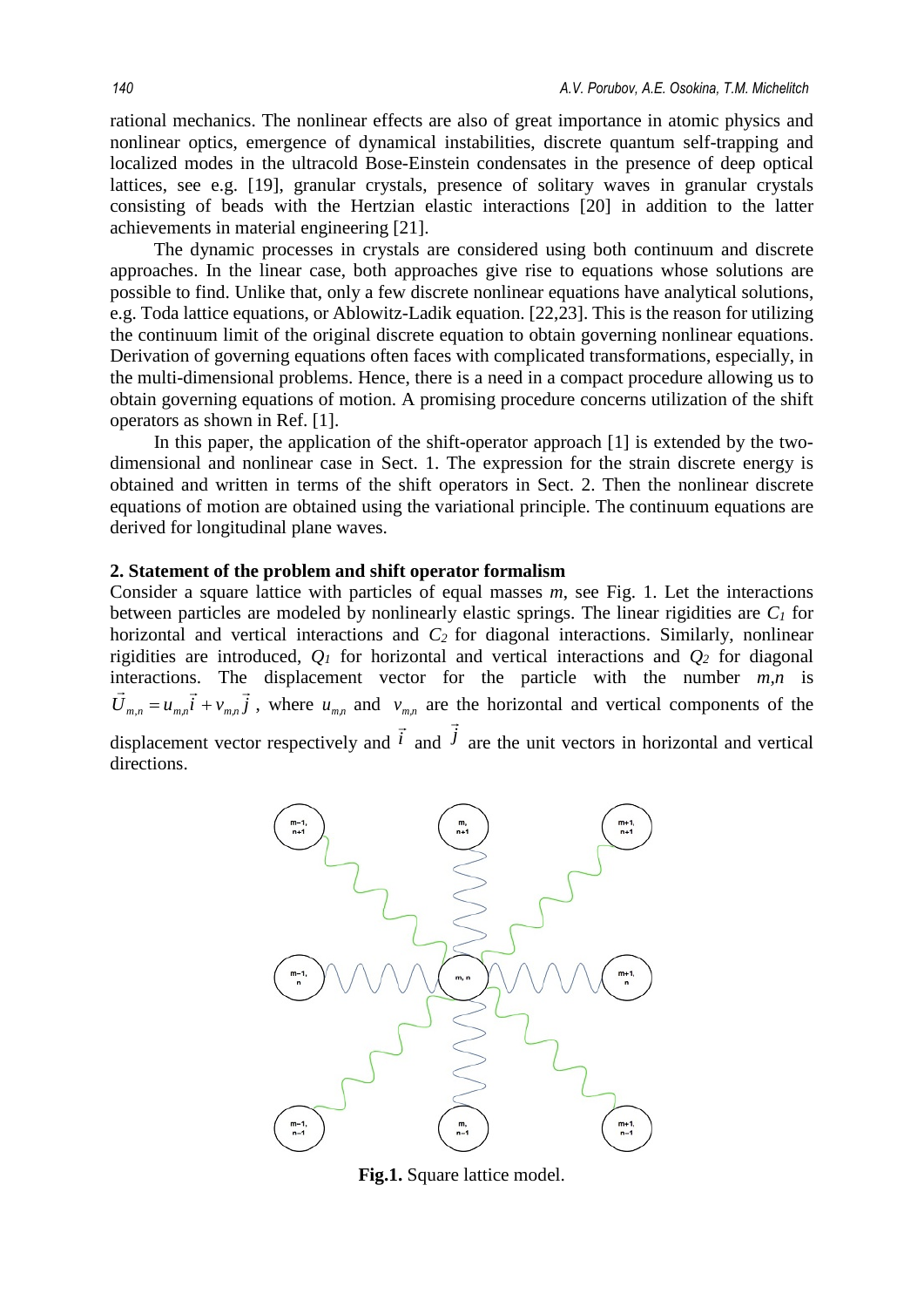The shift operators,  
\n
$$
D_1 = \sum_m \frac{h^m}{m!} \frac{d^m}{dx^m} = e^{\frac{h}{dx}},
$$
\n
$$
D_2 = \sum_n \frac{h^n}{n!} \frac{d^n}{dy^n} = e^{\frac{h}{dy}},
$$
\n
$$
D_1^{\dagger} = \sum_m \frac{-h^m}{m!} \frac{d^m}{dx^m} = e^{-h\frac{d}{dx}},
$$
\n
$$
D_2^{\dagger} = \sum_m \frac{-h^m}{n!} \frac{d^m}{dx^m} = e^{-h\frac{d}{dy}},
$$
\n
$$
D_1^{\dagger} = D_2 = \sum_n (\frac{h^m}{m!} \frac{d^m}{dx^m} + \frac{h^n}{n!} \frac{d^n}{dy^n}) = e^{\frac{h\frac{d}{dx} + h\frac{d}{dy}}{x^m}},
$$
\n
$$
D_1^{\dagger} = D_2^{\dagger} = \sum_{n,m} (\frac{h^m}{m!} \frac{d^m}{dx^m} + \frac{-h^n}{n!} \frac{d^n}{dy^n}) = e^{\frac{h\frac{d}{dx} - h\frac{d}{dy}}{x^m}},
$$
\n
$$
D_1^{\dagger} = D_2^{\dagger} = \sum_{n,m} (\frac{-h^m}{m!} \frac{d^m}{dx^m} + \frac{h^n}{n!} \frac{d^n}{dy^n}) = e^{-h\frac{d}{dx} + h\frac{d}{dy}},
$$
\n
$$
D_1^{\dagger} = D_2^{\dagger} = (\sum_{n,m} \frac{-h^m}{m!} \frac{d^m}{dx^m} + \frac{-h^n}{n!} \frac{d^n}{dy^n}) = e^{-h\frac{d}{dx} + h\frac{d}{dy}}
$$
\n
$$
D_1^{\dagger} = D_2^{\dagger} = (\sum_{n,m} \frac{-h^m}{m!} \frac{d^m}{dx^m} + \frac{-h^n}{n!} \frac{d^n}{dy^n}) = e^{-h\frac{d}{dx} + h\frac{d}{dy}}
$$
\n
$$
D_1^{\dagger} = D_2^{\dagger} = (\sum_{n,m} \frac{-h^m}{m!} \frac{d^m}{dx^m} + \frac{-h^n}{n!} \frac{d^n}{dy^n}) = e^{-h\frac{d}{dx}
$$

$$
D_1 u_{m,n} = u(x_m + h, y_n) = u(x_{m+1}, y_n) = u_{m+1,n},
$$
  
\n
$$
D_1^{\dagger} u_{m,n} = u(x_m - h, y_n) = u(x_{m-1}, y_n) = u_{m-1,n},
$$
  
\n
$$
D_2 u_{m,n} = u(x_m, y_n + h) = u(x_m, y_{n+1}) = u_{m,n+1},
$$
  
\n
$$
D_2^{\dagger} u_{m,n} = u(x_m, y_n - h) = u(x_m, y_{n-1}) = u_{m,n-1},
$$
  
\n
$$
D_1^{\dagger} * D_2 u_{m,n} = u(x_m + h, y_n + h) = u(x_{m+1}, y_{n+1}) = u_{m+1,n+1},
$$
  
\n
$$
D_1^{\dagger} * D_2^{\dagger} u_{m,n} = u(x_m + h, y_n - h) = u(x_{m+1}, y_{n-1}) = u_{m+1,n-1},
$$
  
\n
$$
D_1^{\dagger} * D_2 u_{m,n} = u(x_m - h, y_n + h) = u(x_{m-1}, y_{n+1}) = u_{m-1,n+1},
$$
  
\n
$$
D_1^{\dagger} * D_2^{\dagger} u_{m,n} = u(x_m - h, y_n - h) = u(x_{m-1}, y_{n+1}) = u_{m-1,n-1}.
$$
  
\n(1)

Similar expressions hold for the action on the function  $v(x_n, y_m)$ .

The shift operators are used to model the interaction forces between particles in the lattice. To obtain the expressions for the forces correctly, we have to introduce the vectors  $\vec{n}_j$ , accounting for the direction from the particle *m,n* to its neighbour. In the case of the square lattice shown in Fig.1 they are:

$$
n_1 = \vec{i}, n_2 = -\vec{i}, n_3 = \vec{j}, n_4 = -\vec{j}
$$
  
\n
$$
n_5 = \frac{1}{\sqrt{2}} (\vec{i} + \vec{j}), n_6 = \frac{1}{\sqrt{2}} (-\vec{i} + \vec{j})
$$
  
\n
$$
n_7 = \frac{1}{\sqrt{2}} (\vec{i} - \vec{j}), n_8 = \frac{1}{\sqrt{2}} (-\vec{i} - \vec{j})
$$
\n(2)

The operations like  $(D_1 - 1)$ ,  $(D_1 - 1)^2$ , *etc* act as operators, not as multipliers, e.g.,  $((D_1-1)\overline{U}_{m,n}\cdot \overline{n}_1)^3 = ((D_1-1)u_{m,n})^3 = (D_1u_{m,n}-u_{m,n})^3 = (u_{m+1,n}-u_{m,n})^3 \neq (D_1-1)^3u_{m,n}^3$ 3 1 3  $\mathfrak{u}_{n, n}$   $\mathfrak{u}_{m, n}$ 3  $1^{\mathbf{u}}$ <sub>m,n</sub>  $\mathbf{u}$ <sub>m,</sub> 3  $1 - \mu_{m}$  $D_1 - 1$  $\sum_{m,n} \cdot \vec{n}_1$  $^3 = ((D_1 - 1)u_{m,n})^3 = (D_1u_{m,n} - u_{m,n})^3 = (u_{m+1,n} - u_{m,n})^3 \neq (D_1 - 1)^3 u_{m,n}^3$  $\vec{r}$  = Some other operators are presented in the Appendix.

#### **3. Nonlinear equations of motion**

In order to obtain discrete equations of motion, it is necessary to determine the form of the elastic energy. It is known from Hooke's law that the forces acting between particles are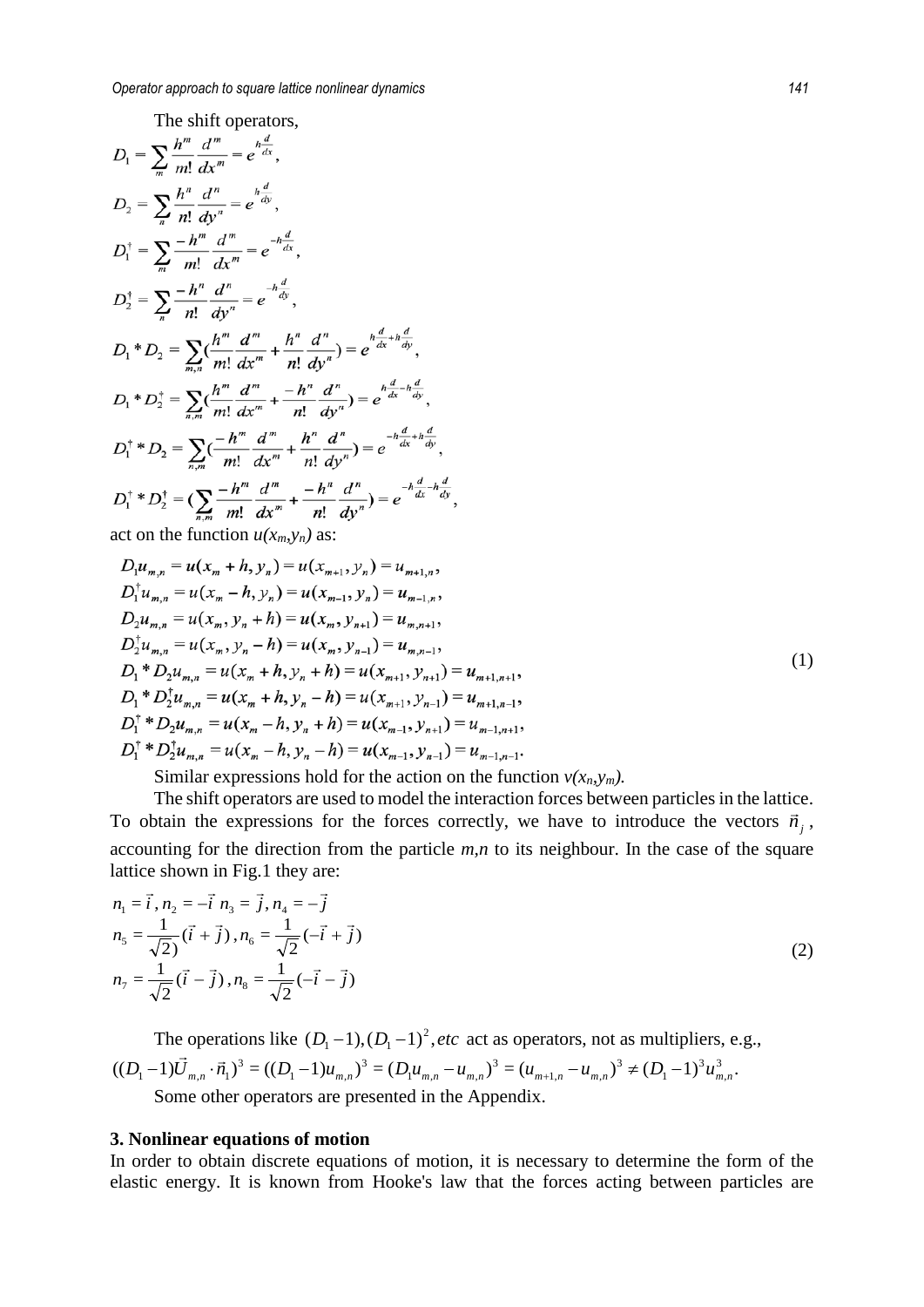expressed via the product of the springs elongations and corresponding linear spring rigidities *C1, C2*. The nonlinearity is introduced in the interparticle forces by taking into account terms with quadratic dependency on elongations multiplied by the coefficients *Q1* or *Q2*. Finally, twodimensional modelling is achieved by acting with shift operators on  $\vec{U}_{m,n} \cdot \vec{n}_j$ , where  $\vec{n}_j$  are defined by Eqs. (2).

Then the potential energy for the particle *m,n* interacting with eight neighbours may be written as:

$$
V_{m,n} = \frac{C_1}{2}(((D_1 - 1)\vec{U}_{m,n} \cdot \vec{n}_1)^2 + ((D_1^{\dagger} - 1)\vec{U}_{m,n} \cdot \vec{n}_2)^2 + ((D_2 - 1)\vec{U}_{m,n} \cdot \vec{n}_3)^2
$$
  
+  $((D_2^{\dagger} - 1)\vec{U}_{m,n} \cdot \vec{n}_4)^2) + \frac{C_2}{2}(((D_1D_2 - 1)\vec{U}_{m,n} \cdot \vec{n}_5)^2 + ((D_1^{\dagger}D_2^{\dagger} - 1)\vec{U}_{m,n} \cdot \vec{n}_6)^2 +$   
 $((D_1^{\dagger}D_2 - 1)\vec{U}_{m,n} \cdot \vec{n}_7)^2 + ((D_1D_2^{\dagger} - 1)\vec{U}_{m,n} \cdot \vec{n}_8)^2) + \frac{Q_1}{3}(((D_1 - 1)\vec{U}_{m,n} \cdot \vec{n}_1)^3 +$   
 $((D_1^{\dagger} - 1)\vec{U}_{m,n} \cdot \vec{n}_2)^3 + ((D_2 - 1)\vec{U}_{m,n} \cdot \vec{n}_3)^3 + ((D_2^{\dagger} - 1)\vec{U}_{m,n} \cdot \vec{n}_4)^3)$   
+  $\frac{Q_2}{3}(((D_1D_2 - 1)\vec{U}_{m,n} \cdot \vec{n}_5)^3 + ((D_1^{\dagger}D_2^{\dagger} - 1)\vec{U}_{m,n} \cdot \vec{n}_6)^3 +$   
 $((D_1^{\dagger}D_2 - 1)\vec{U}_{m,n} \cdot \vec{n}_7)^3 + ((D_1D_2^{\dagger} - 1)\vec{U}_{m,n} \cdot \vec{n}_8)^3)$ 

The equations of motion are obtained using the Hamilton - Ostrogradsky variational principle for which the Lagrangian is needed in the form:

$$
L_{m,n} = T_{m,n} - V_{m,n} = \frac{m}{2} (\dot{u}_{m,n}^2 + \dot{v}_{m,n}^2) - V_{m,n},
$$
\n(4)

The discrete equations of motion are:

$$
m\ddot{u}_{m,n} = C_1(D_1 + D_1^{\dagger} - 2)u_{m,n} + C_2(D_1D_2 + D_1^{\dagger}D_2 + D_1D_2^{\dagger} + D_1^{\dagger}D_2^{\dagger} - 4)u_{m,n} +
$$
  
+  $C_2(D_1D_2 + D_1^{\dagger}D_2 + D_1D_2^{\dagger} + D_1^{\dagger}D_2^{\dagger})v_{m,n} + Q_1((D_1u_{m,n} - u_{m,n})^2 + (D_1^{\dagger}u_{m,n} - u_{m,n})^2) +$   
+  $Q_2((D_1D_2u_{m,n} - u_{m,n} + D_1D_2v_{m,n} - v_{m,n})^2 + (u_{m,n} - D_1^{\dagger}D_2^{\dagger}u_{m,n} + v_{m,n} - D_1^{\dagger}D_2^{\dagger}v_{m,n})^2$   
-  $(u_{m,n} - D_1^{\dagger}D_2u_{m,n} + D_1^{\dagger}D_2v_{m,n} - v_{m,n})^2 + (D_1D_2^{\dagger}u_{m,n} - u_{m,n} + v_{m,n} - D_1D_2^{\dagger}v_{m,n})^2)$  (5)

$$
m\ddot{v}_{m,n} = C_1(D_2 + D_2^{\dagger} - 2)v_{m,n} + C_2(D_1D_2 + D_1^{\dagger}D_2 + D_1D_2^{\dagger} + D_1^{\dagger}D_2^{\dagger} - 4)v_{m,n} +
$$
  
+  $C_2(D_1D_2 + D_1^{\dagger}D_2 + D_1D_2^{\dagger} + D_1^{\dagger}D_2^{\dagger})u_{m,n} + Q_1((D_1u_{m,n} - u_{m,n})^2 + (D_1^{\dagger}u_{m,n} - u_{m,n})^2) +$   
+  $Q_2((D_1D_2u_{m,n} - u_{m,n} + D_1D_2v_{m,n} - v_{m,n})^2 - (u_{m,n} - D_1^{\dagger}D_2^{\dagger}u_{m,n} + v_{m,n} - D_1^{\dagger}D_2^{\dagger}v_{m,n})^2$   
+  $(u_{m,n} - D_1^{\dagger}D_2u_{m,n} + D_1^{\dagger}D_2v_{m,n} - v_{m,n})^2 - (D_1D_2^{\dagger}u_{m,n} - u_{m,n} + v_{m,n} - D_1D_2^{\dagger}v_{m,n})^2)$  (6)

The linearized equations may be solved giving rise to the dispersion relation. In the nonlinear case, analytical solution of the discrete equations is unknown.

Let us consider long waves propagation. In this case, a continuum limit of Eqs. (5), (6) may be obtained by correspondence of the continuum functions  $u(x, y, t)$ ,  $v(x, y, t)$  to the discrete functions respectively. The continuum analogues of the discrete functions  $u_{m+i,n+j}$ ,  $v_{m+i,n+j}$  are obtained using the Taylor series expansions of the functions  $u(x, y, t)$ ,  $v(x, y, t)$  raised to the power of *h* using the exponent expansions of the shift operators given in the previous section.

The nonlinear problem is rather complicated in the general case. That is why we consider plane waves propagation as a first step of nonlinear waves study. This is a typical simplification in nonlinear lattice problems [24]. Assume no variations in the vertical direction (along the y axis) and no vertical displacements,  $(v_{m,n} = 0)$  to take place. This corresponds to the plane waves propagation when the function  $u(x,t)$  does not depend on *y*. Then only continuum limit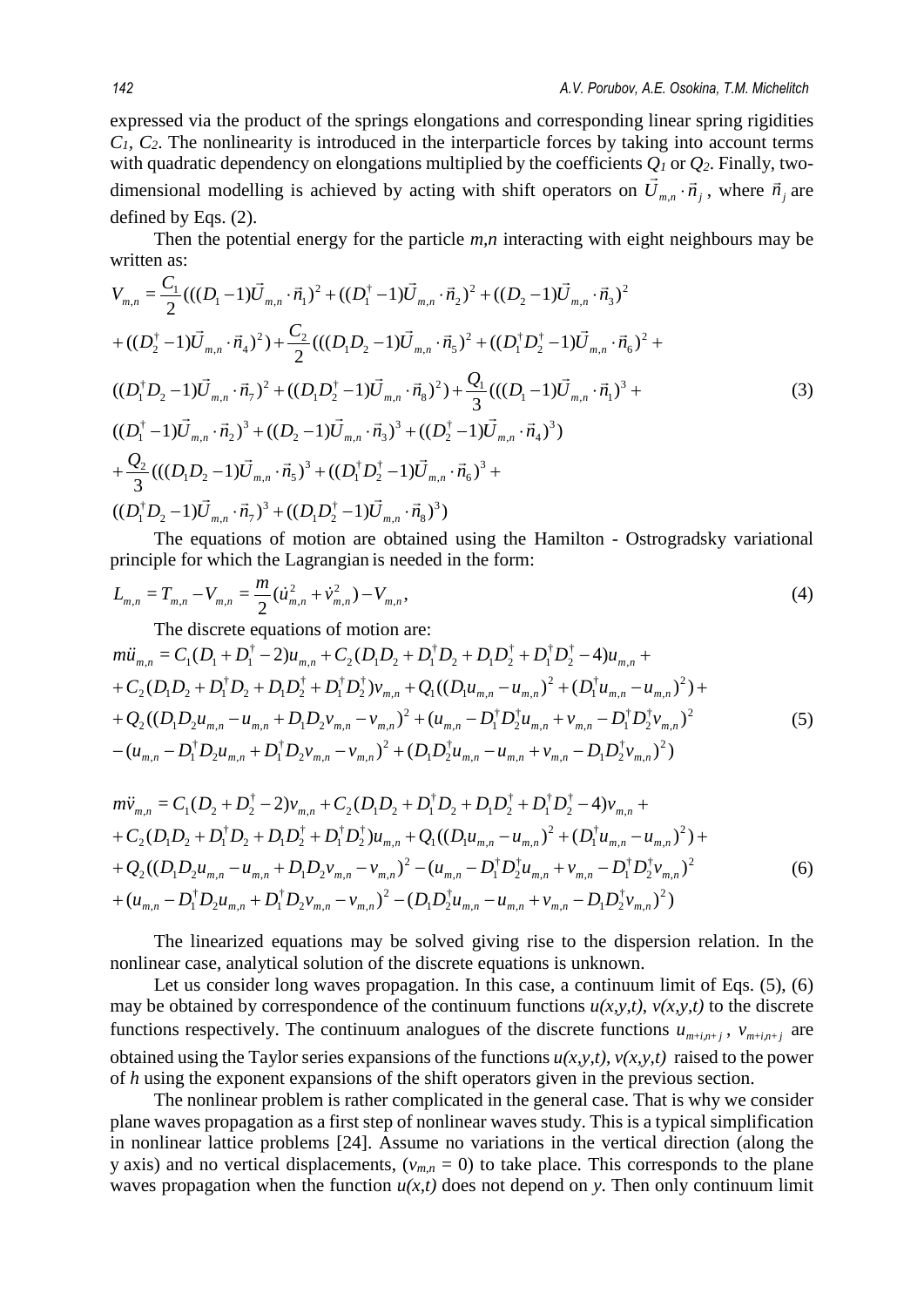of Eq. (5) retains, while Eq. (6) issatisfied identically. Even in this case the nonlinear continuum part remains complicated. However, when weakly nonlinear case is studied, only leading nonlinear terms may be retained, here in the form of quadratic nonlinear term

$$
m\ddot{u} = h^2 (C_1 + C_2) u_{xx} + 2h(Q_1 + 2Q_2) u_{x} u_{xx} + \frac{h^4}{12} (C_1 + C_2) u_{xxxx}
$$
\n<sup>(7)</sup>

Equation (7) may be rewritten for the strain function  $v = u_x$ ,

$$
m\ddot{v} = h^2 (C_1 + C_2) v_{xx} + h(Q_1 + 2Q_2) (v^2)_{xx} + \frac{h^4}{12} (C_1 + C_2) v_{xxxx},
$$
\n(8)

in the familiar form of the Boussinesq equation. This is integrable equation [23], in particular, it admits localized traveling wave solution keeping its shape and velocity on propagation. The signs of nonlinear rigidities  $Q_1$  and  $Q_2$  affect the type of the wave: negative sign of  $Q_1 + 2Q_2$ results in the compression localized wave while the positive sign gives rise to the tensile wave.

#### **4. Conclusion**

The main finding of the paper concerns in generalization of the model based on the shift operator [1] on the two-dimensional nonlinear case. It is shown, that the nonlinear contribution in the energy may be modeled using the shift operators, and introduction of the normal vectors allows us to develop a two-dimensional modeling. The plane nonlinear longitudinal waves were considered only as a first step to see how the shift operator formalism works. An anticipated advantage of the formalism is in the development of nonlocal models that was demonstrated in the linear one-dimensional case in [1]. Hence, the further investigation is aimed at the development of nonlocal and nonlinear two-dimensional models.

The continuum equation (8) is obtained in the long-wave limit. Derivation of the short wavelength equations may be done similar to that shown in Refs. [24-26].

*Acknowledgements. The work of AVP and AEO has been supported by the Russian Foundation for Basic Researches, grant 17-01-00230-a. AVP has been also partially supported by the Russian Foundation for Basic Researches, grant 16-01-00068-a.*

### **Appendix**

**Shift Operations.** Here the operations concerning the shift operators are illustrated for the multiplicative operations for the easier grasp on the method's application. For the sake of the example the  $C_3$  coefficient for diagonal interactions is introduced. Operator multiplication always implies taking into consideration both vertical and horizontal directions, so, after multiplying *Um,n* on *ni* there always will be both *um,n* and *vm,n* left:

$$
C_3D_1D_2(\mathbf{U}_{m,n}\cdot\mathbf{n}_5)=C_3D_1D_2(u_{m,n}\mathbf{i}+v_{m,n}\mathbf{j})\cdot\frac{1}{\sqrt{2}}(\mathbf{i}+\mathbf{j})=\frac{C_3}{\sqrt{2}}D_1D_2(u_{m,n}+v_{m,n})=
$$

$$
\frac{C_3}{\sqrt{2}}(u_{m+1,n+1} + v_{m+1,n+1})
$$

More complex example consists in applying this operator in the expression such as follows:

$$
C_3((D_1D_2 - 1)\vec{U}_{m,n} \cdot \vec{n_5})^2 = C_3((D_1D_2\vec{U}_{m,n} - \vec{U}_{m,n}) \cdot \frac{1}{\sqrt{2}}(\vec{i} + \vec{j}))^2 =
$$
  

$$
\frac{C_3}{2}(D_1D_2(u_{m,n} + v_{m,n}) - u_{m,n} - v_{m,n})^2 = \frac{C_3}{2}(u_{m+1,n+1} - u_{m,n} + v_{m+1,n+1} - v_{m,n})^2
$$

#### **References**

[1] T.M. Michelitsch, B. Collet // *International Journal of Engineering Science* **80** (2014) 106. [2] G.A. Maugin, *Nonlinear Waves in Elastic Crystals* (Oxford University Press, UK, 1999).